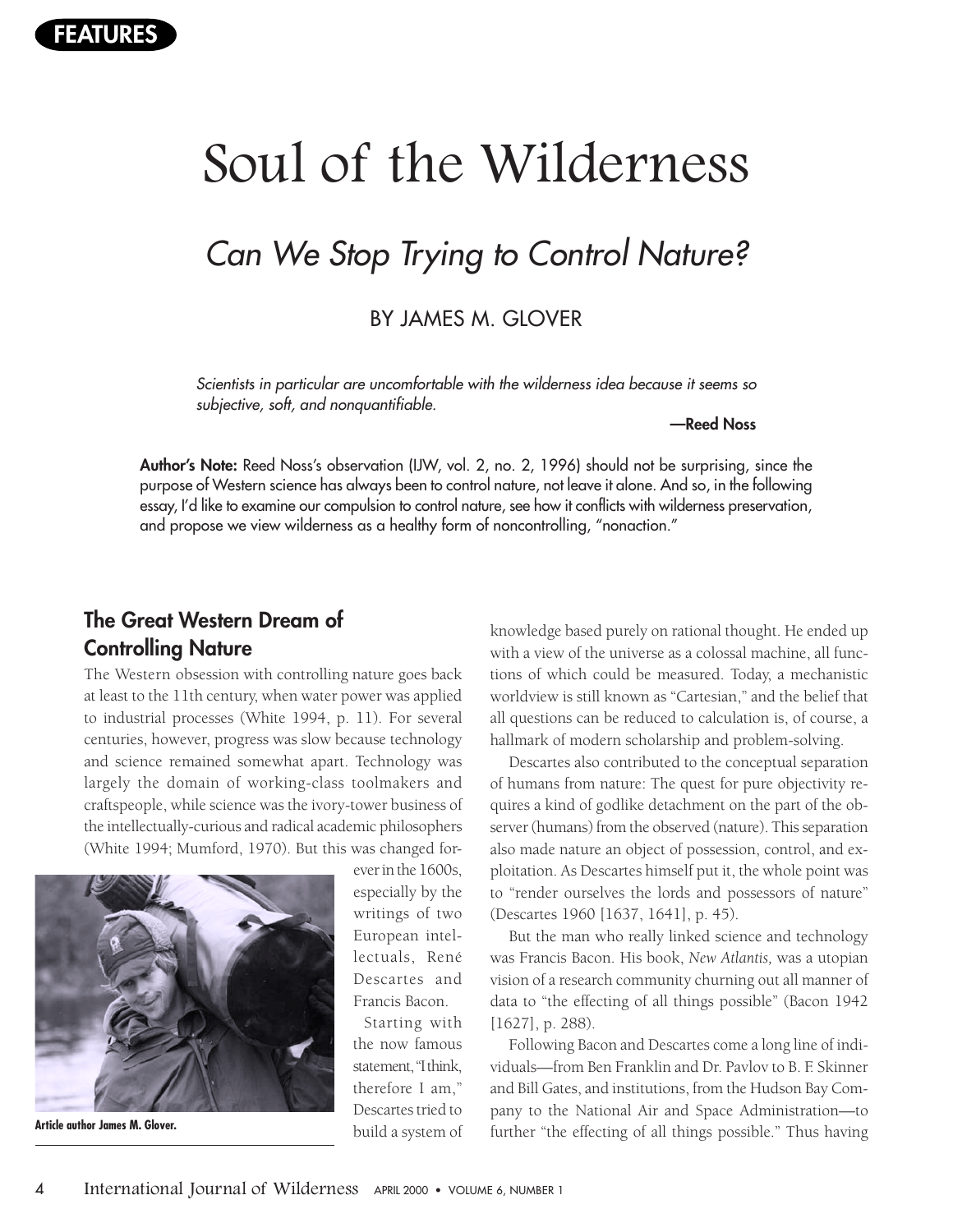been increasingly about power and control, Western science has furthermore been a patriarchal institution funded by men with power motives and conducted almost exclusively by males in highly competitive milieus.

Do these "masculine" qualities also characterize the applied-science fields of resource and wilderness management? Perhaps not as extremely as, let's say, physics, which in the telling parlance of scientists is the "hardest" discipline, while others, like biology and, even more so, behavioral/social sciences, are considered "softer." On the other hand, most natural resource fields (forestry, fish, wildlife, range management) remain highly male-dominated and pride themselves on rational or scientific approaches to their work. They perhaps have more to do with "conquering" or "controlling" nature than they care to acknowledge.

#### **A Cutting Example**

The "control of nature" then, is a doctrine that has so permeated Western culture as to almost define it. A fundamental acceptance of the doctrine, I believe, explains the strong resistance by many—including resource managers—to any more land preservation beyond the 4% or so in the United States that's presently set aside in wilderness and parks. And an intuitive resistance to controlling nature explains not only the persistence of mainstream preservationists, but also the seemingly more extremist views of those who protest, picket, and practice civil disobedience at various controversial sites.

A good example is occurring in the Shawnee National Forest in southern Illinois, near my home. Forest officials there have been trying for several years to cut and sell some mature pine trees that, in the 1930s, were planted on ridgetops in a part of the forest called

the Bell Smith Spring area. The U.S. Forest Service (USFS) originally proposed cutting the pines as a routine commercial harvest. Environmentalists stopped it on the grounds that it was clearcutting. The USFS then slightly altered the plan, called it something else, and tried again.

It was successfully blocked again, so USFS came back for a third time and called it "ecological restoration." This time, they explained, the pines needed cutting to restore the area to hardwoods, which had dominated before the land was cleared for farming about 100 years ago (USDA Forest Service 1996). This move, however, cost the agency credibility, for hardwood saplings were already filling the understory of the mature pines, and everyone agreed the ridgetops would revert to hardwood on their own in another 20 years or so, as the planted pine trees died.

The plan included a great many other interventions, ranging from treegirdling to road construction, all in a 27,000-acre parcel that even without improvements had already been declared a National Natural Landmark. In other words, to skeptics it seemed mostly like a plan to control nature for the sake of controlling nature, especially since nature was pursuing the same trajectory on her own.

In fairness to the USFS, the arguments put forth by environmentalists were equally specious. Using what the law gives them, they identified certain of the state's rare or endangered species that might occur in the area and might be somehow dependent on



**Smoke at Yellowstone National Park. Photo by James M. Glover.**

those pines that had been planted some 60 years ago. They even found themselves arguing in favor of a rather noxious exotic plant, Japanese honeysuckle, which a state-threatened mammal, the golden mouse, has come to rely on (Race et al, 1996). These individual species, of course, were not the objectors' major concern. I doubt many protesters knew about them before they went looking. I believe



**A Crane admires his reflection in the Florida Everglades. Photo by James M. Glover.**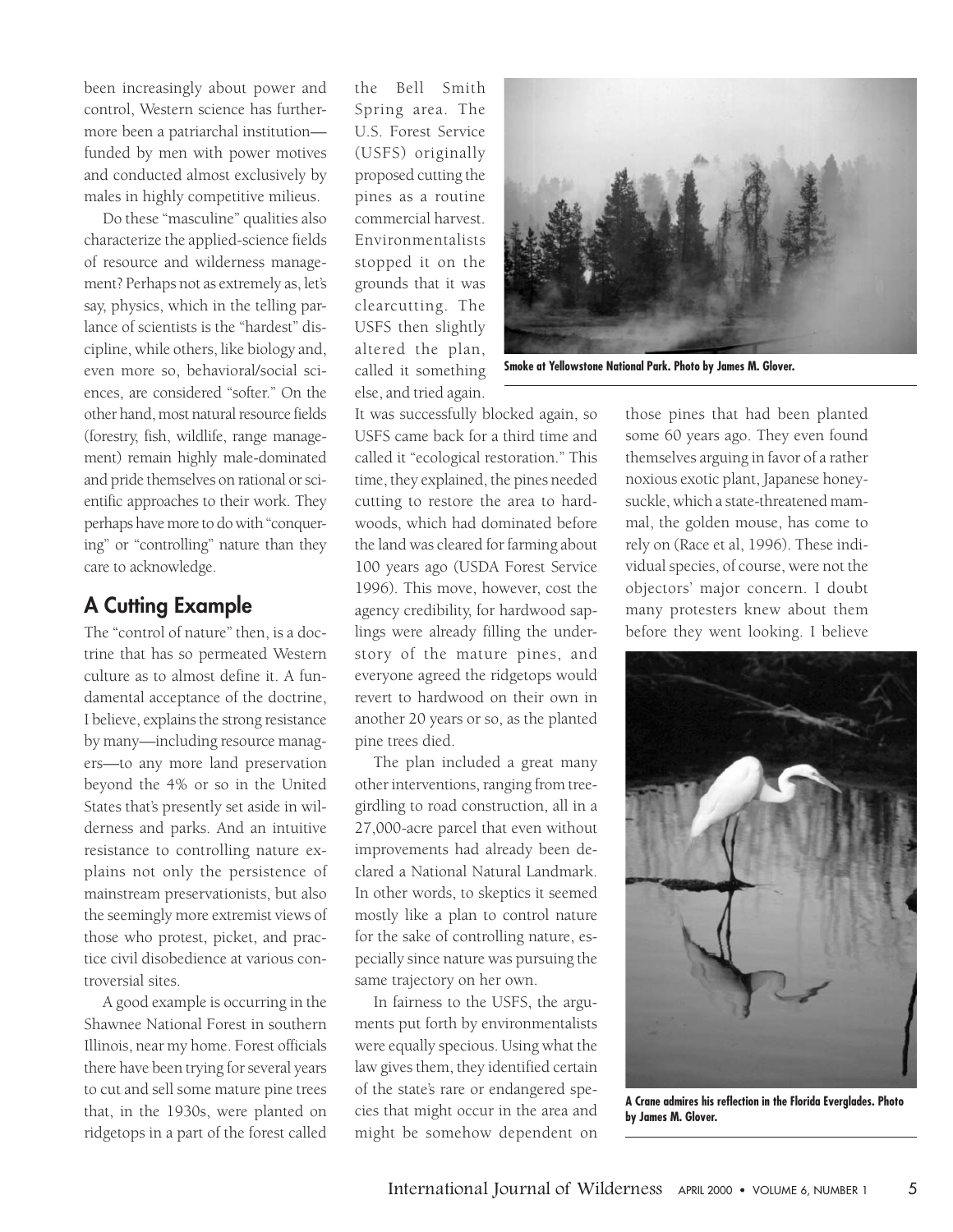

**A moose hip-deep in vegetation at Yellowstone National Park. Photo by James M. Glover.**

these objectors were mainly rebelling against a culture that has raised rationalism to an irrational level. They see our drive to control as a kind of cultural neurosis, the group equivalent of an overbearing, obsessive-compulsive personality. They are not necessarily, as often accused, looking for a place they imagine has never been disturbed by humans, free from original sin, the Garden of Eden. They just want a few places left alone. They want a little chaos left



**A pair of swans in Yellowstone National Park. Photo by James M. Glover.**

behind as, out of necessity, we become more organized and systematized in order to deal with the crowdedness and dangerous machinery with which our science has presented us.

I believe that was Thoreau's (1993 [1862]) main point in his famous essay, "Walking," when he

said, "I wish to speak a word for nature, for absolute freedom and wildness, as contrasted with a freedom and culture merely civil … for there are enough champions of civilization: the minister, and the school-committee, and every one of you will take care of that" (p. 49).

That essay is a rebellion against too much rationality. At one point in it, Thoreau describes how he roots for a neighbor's cow that breaks out of its pasture in the spring, boldly swimming the swollen river, reasserting its "native rights" (p. 66). This, of course, is a metaphor for the modern human condition. For humans, Thoreau believes, can also be overdomesticated. They need an environment not totally tamed and they need to behave not always rationally.

#### **Wilderness Deconstruction**

The moral imperative to control nature, and its corollary, the fear of letting nature run wild, runs so deep that there's currently an intellectual reaction against too much preservation. Environmental historian Michael P. Cohen calls this "the [recent] deconstruction of the 'wilderness idea' of the 1950s" (1996, p. 41).

Perhaps the most prominent (and unlikely) of these deconstructionists is William Cronon, a prizewinning historian and member of the governing

council of The Wilderness Society. In 1995 Cronon published an essay, "The Trouble with Wilderness," that has already appeared in one journal and three different volumes of essays (Callicott and Nelson 1998; Miller and Rothman 1997; Cronon 1996), and has been referred to by the chair of history at Yale as "already classic" (Winks, 1999). Cronon emphasizes that "wilderness" is a cultural construct stemming largely from European romanticism and Americans' infatuation with the frontier. Our concentration on it, he says, distracts the environmental movement from its larger mission, which should include developing sustainable economies and making the nonwilderness environment—the one we truly inhabit—healthier.

Those points, it seems to me, are good ones and worth our consideration. But they do not justify Cronon's ultimate vision of wilderness, which is very controlled. He predicts, in effect, that biological diversity will in the future be sustained not by protecting ecosystems but by "the most vigilant and self-conscious management" of them (a view not all ecologists agree with, as we'll see shortly). Moreover, he uses the image of Aldo Leopold's famous attempt at restoration to invent a new definition of wilderness, which is really a garden. In the film *Wild by Law* (Hott and Garey 1991), Cronon says:

> *For Leopold, the conservationist, the person preserving land—leaves a mark on that land, manages it toward the health of the community. To have as many creatures, as many organisms, living on that land as possible. So that it really is possible to manipulate wilderness, to make it more wild. And that seems paradoxical for people who imagine that wilderness is a place you just let be and let go just by itself. That's not what Leopold did.*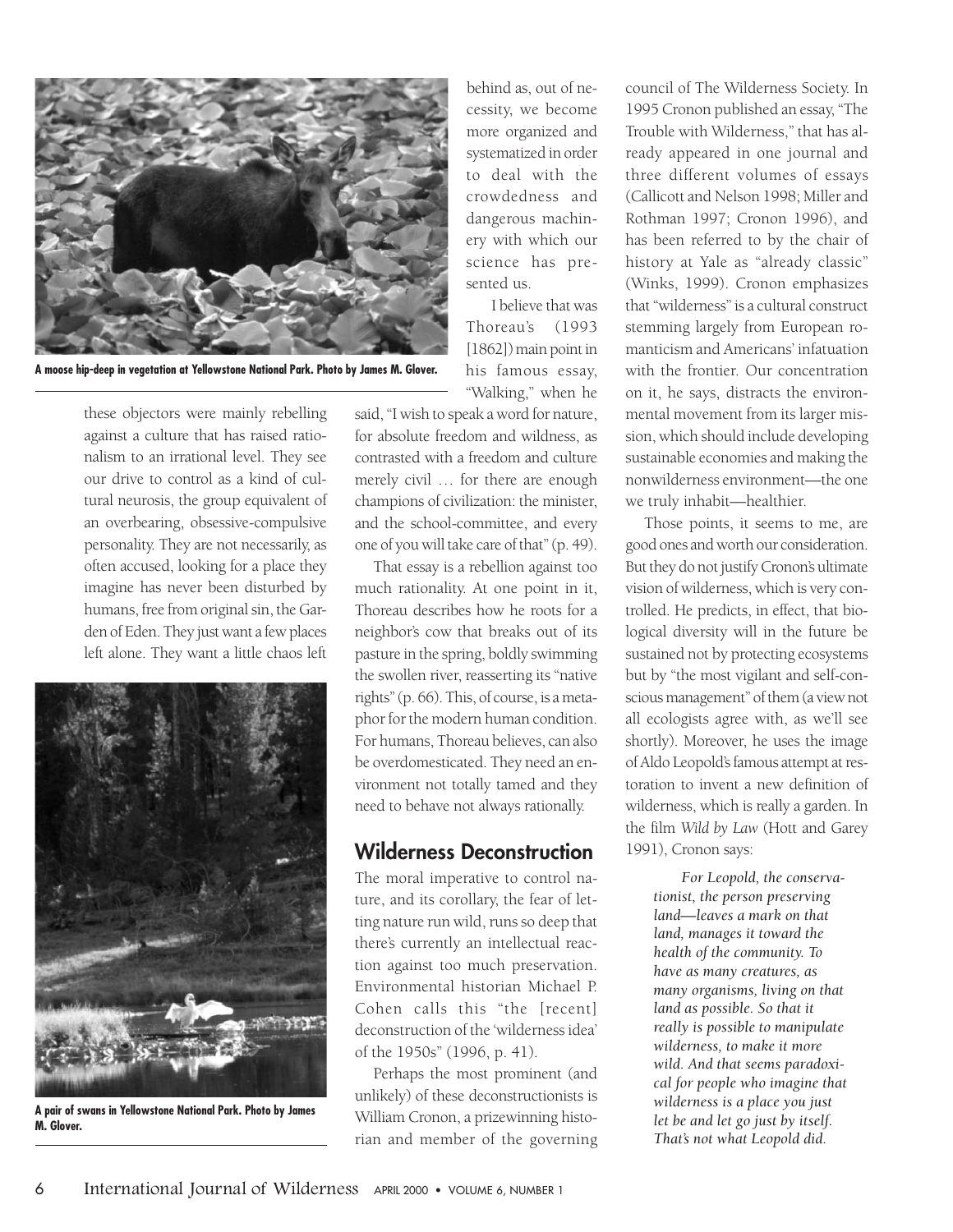Well, that's not what Leopold did *there.* But it's news to me that Leopold was creating wilderness at his Sand County farm, or that he thought he was. (It was certainly different than the Gila Wilderness he helped create.) I guess I'm one of those surprised people who do "imagine that wilderness is a place you just let be and let go just by itself." I always thought that was the point. The fact that it has to be "managed" (mainly to minimize recreational impacts) doesn't change the essential goal of letting its natural processes occur with the least human interference possible.

In any case, to at least one observer, Cronon sounds like he may not exactly want to control nature, but is rather afraid to leave it alone. He feels we must "make our mark" on it, nurse it back to health, make it "wilder," maximize the number of species on it. In short, he views it mechanistically. It's like a beat-up old machine that won't get working again without a good mechanic, a lot of new parts, and a lot of human labor.

And that, I think, underlies the shaky support that wilderness preservation still enjoys: After centuries of nearly total commitment to controlling nature, we are still very afraid to set aside a small percent of it and just leave it alone. The endless list of proposed reasons why we'd better not leave it alone is itself testimony to this fear. The list includes, at various places, perceived overgrazing by certain megafauna; the need to burn certain areas on a scheduled basis either because indigenous people once did or to maintain someone's vision of what should be growing there; "ecological restoration" in general; getting rid of exotic species; facilitating more recreational access; improving hunting, fishing, or birding; and—not to be forgotten—to extract raw materials

I believe these objectors were mainly rebelling against a culture that has raised rationalism to an irrational level. They see our drive to control as a kind of cultural neurosis, the group equivalent of an overbearing, obsessive-compulsive personality.

that otherwise might avoid service to the industrial economy.

One hates to sound cynical about ecological restoration; it's a bit like opposing dental hygiene or sober driving. My skepticism, however, is threefold: First, as we've seen, ecological restoration can be a nice-sounding phrase for business-as-usual. Second, it can easily become a short-term substitute for the sounder solution to ecological stability, which is to preserve larger areas with connecting corridors. And third, while it may make us all feel good because we're doing something, it is not clear at all that a lot of it will work.

In *The Sixth Extinction,* Richard Leakey (1995) refers to the discovery that ecological restoration is hugely difficult once a system has become sufficiently unraveled. Ecologist Stuart Pimm calls this the Humpty Dumpty Principle. Leakey cites the North American Prairie and Florida Everglades as

two examples. There, and other places, says Leakey, "Ecologists' inclination was simply to gather the requisite species for the ecosystem they were planning to restore, and then let them loose in the chosen habitat. They were puzzled when they repeatedly discovered it didn't work"(p. 167).

#### **Nonaction**

There's an old Eastern idea, sometimes called *wu-wei,* which, roughly translated, means nonaction. On a personal level, it means taking some time to do nothing, and just be, to trust things will be OK without relentless effort to control them. As Alan Watts (1989 [1957], p. 18) puts it, it's to restrain from "'action,' 'making,' 'doing,' 'striving,' 'straining,' or 'busyness.'" Or, as Lao Tsu some 2,300 years ago, put it in the classic *Tao te Ching:*

> *Less and less is done Until non-action is achieved, When nothing is done, nothing is left undone.*

*The world is ruled by letting things take their course It cannot be ruled by interfering (Lao Tsu 1989, p. 50).*



**Treetop conference in the Florida Everglades. Photo by James M. Glover.**